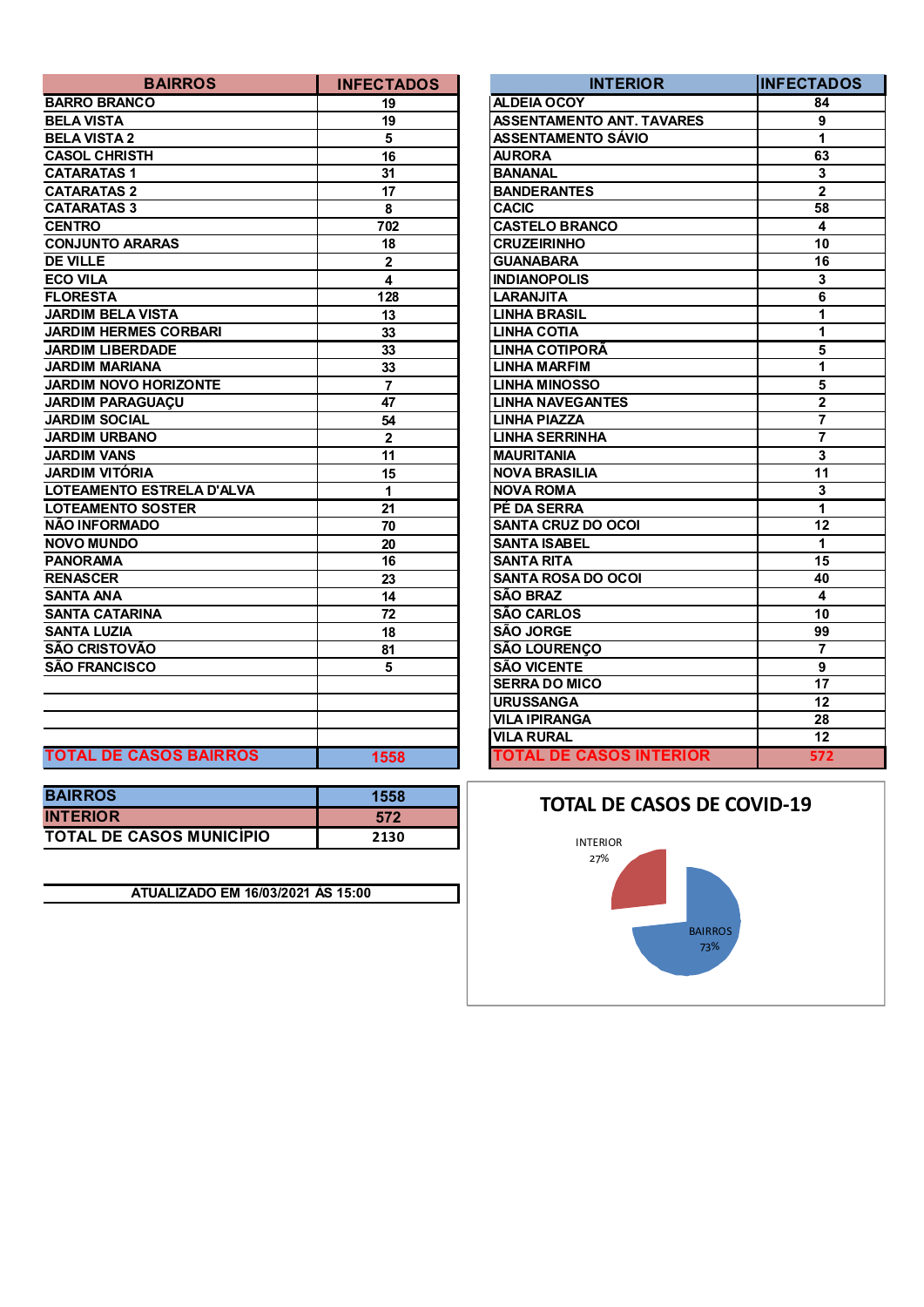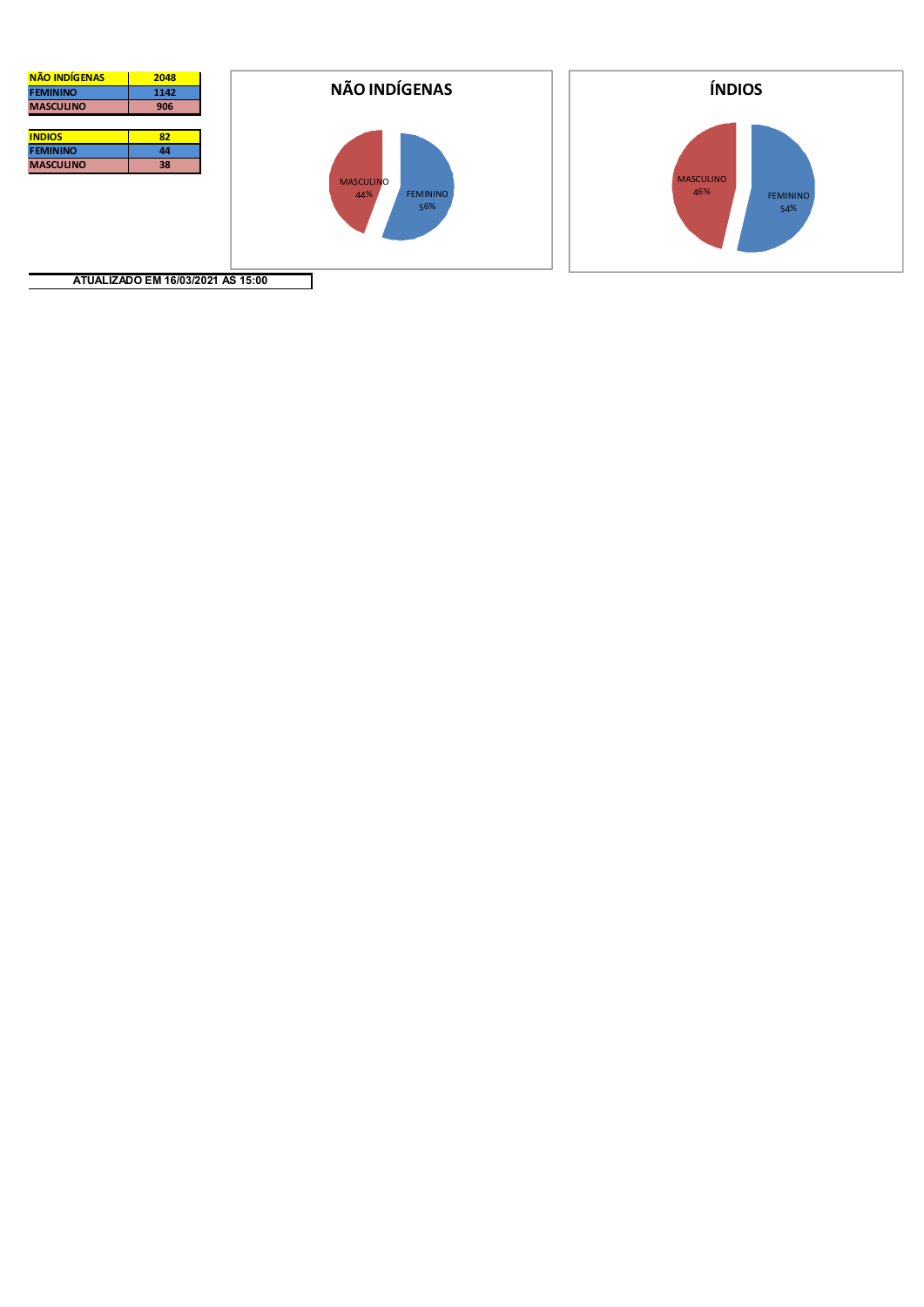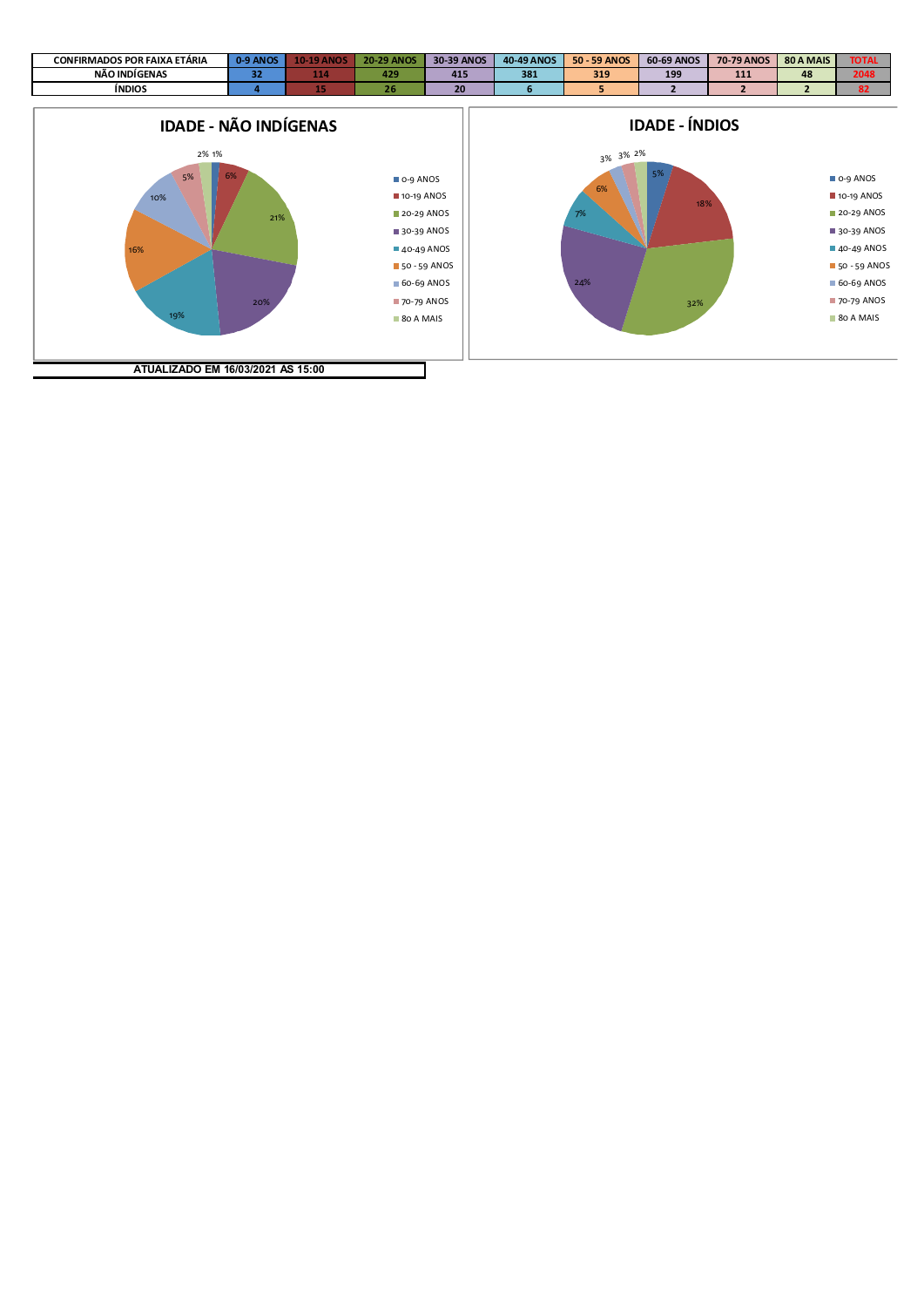|                                   | <b>SEXO</b>   | <b>IDADE</b>    | <b>MORBIDADES</b>                                                                |  |
|-----------------------------------|---------------|-----------------|----------------------------------------------------------------------------------|--|
| 1                                 | <b>HOMEM</b>  | 59 ANOS         | <b>SEM MORBIDADE</b>                                                             |  |
| $\overline{2}$                    | <b>HOMEM</b>  | <b>105 ANOS</b> | <b>SEM MORBIDADE</b>                                                             |  |
| 3                                 | <b>MULHER</b> | 83 ANOS         | HIPERTENSÃO, DIABETES, DOENÇA CARDIOVASCULAR                                     |  |
| 4                                 | <b>MULHER</b> | 68 ANOS         | DOENÇA CARDIOVASCULAR, HIPERTENSÃO, DIABETES, DOENÇA RENAL, OBESIDADE, TABAGISMO |  |
| 5                                 | <b>HOMEM</b>  | 82 ANOS         | NÃO INFORMADO                                                                    |  |
| 6                                 | <b>MULHER</b> | 59 ANOS         | DOENÇA CARDIOVASCULAR, HEPÁTICA, HIPERTENSÃO, DIABETES.                          |  |
| $\overline{ }$                    | <b>MULHER</b> | 91 ANOS         | <b>HIPERTENSÃO</b>                                                               |  |
| 8                                 | <b>MULHER</b> | 78 ANOS         | HIPERTENSÃO, OBESIDADE                                                           |  |
| 9                                 | <b>HOMEM</b>  | 81 ANOS         | DOENÇA CARDIOVASCULAR, HIPERTENSÃO, DIABETES, OBESIDADE                          |  |
| 10                                | <b>MULHER</b> | <b>76 ANOS</b>  | HIPERTENSÃO, DIABETES                                                            |  |
| 11                                | <b>HOMEM</b>  | 88 ANOS         | DOENCA PULMONAR, DIABETES                                                        |  |
| 12                                | <b>HOMEM</b>  | 70 ANOS         | <b>HIPERTENSÃO</b>                                                               |  |
| 13                                | <b>HOMEM</b>  | <b>78 ANOS</b>  | <b>HIPERTENSÃO</b>                                                               |  |
| 14                                | <b>MULHER</b> | 85 ANOS         | NÃO INFORMADO                                                                    |  |
| 15                                | <b>MULHER</b> | 68 ANOS         | <b>HIPERTENSÃO, DIABETES</b>                                                     |  |
| 16                                | <b>MULHER</b> | 85 ANOS         | <b>DOENCA NEUROLÓGICA</b>                                                        |  |
| 17                                | <b>MULHER</b> | 93 ANOS         | DOENÇA CARDIOVASCULAR, OBESIDADE                                                 |  |
| 18                                | <b>HOMEM</b>  | 75 ANOS         | <b>OBESIDADE</b>                                                                 |  |
| 19                                | <b>HOMEM</b>  | 85 ANOS         | NÃO INFORMADO                                                                    |  |
| 20                                | <b>MULHER</b> | 86 ANOS         | NÃO INFORMADO                                                                    |  |
| 21                                | <b>HOMEM</b>  | 75 ANOS         | <b>SEM MORBIDADE</b>                                                             |  |
| 22                                | <b>HOMEM</b>  | 79 ANOS         | <b>DOENCA CARDIOVASCULAR</b>                                                     |  |
| 23                                | <b>HOMEM</b>  | 76 ANOS         | DOENÇA CARDIOVASCULAR, HIPERTENSÃO E DIABETES                                    |  |
| 24                                | <b>HOMEM</b>  | 72 ANOS         | NEOPLASIA, HIPERTENSÃO, DIABETES                                                 |  |
| 25                                | <b>MULHER</b> | 88 ANOS         | HIPERTENSÃO, DOENÇA PULMORAR, DOENÇA NEUROLÓGICA, TABAGISMO                      |  |
| 26                                | <b>MULHER</b> | 59 ANOS         | NÃO INFORMADO                                                                    |  |
| 27                                | <b>MULHER</b> | 80 ANOS         | DOENÇA CARDIOVASCULAR, HIPERTENSÃO                                               |  |
| 28                                | <b>MULHER</b> | 57 ANOS         | NÃO INFORMADO                                                                    |  |
| 29                                | <b>HOMEM</b>  | 50 ANOS         | <b>SEM MORBIDADE</b>                                                             |  |
| 30                                | <b>HOMEM</b>  | 65 ANOS         | NÃO INFORMADO                                                                    |  |
| 31                                | <b>HOMEM</b>  | 68 ANOS         | <b>SEM MORBIDADE</b>                                                             |  |
| 32                                | <b>HOMEM</b>  | 40 ANOS         | NÃO INFORMADO                                                                    |  |
| 33                                | <b>HOMEM</b>  | 79 ANOS         | <b>DIABETES</b>                                                                  |  |
| 34                                | <b>MULHER</b> | 84 ANOS         | NÃO INFORMADO                                                                    |  |
| 35                                | <b>MULHER</b> | 78 ANOS         | NÃO INFORMADO                                                                    |  |
| 36                                | <b>HOMEM</b>  | 68 ANOS         | DIABETES, HIPERTENSÃO, DOENÇA CARDIOVASCULAR                                     |  |
| ATUALIZADO EM 16/03/2021 ÀS 15:00 |               |                 |                                                                                  |  |